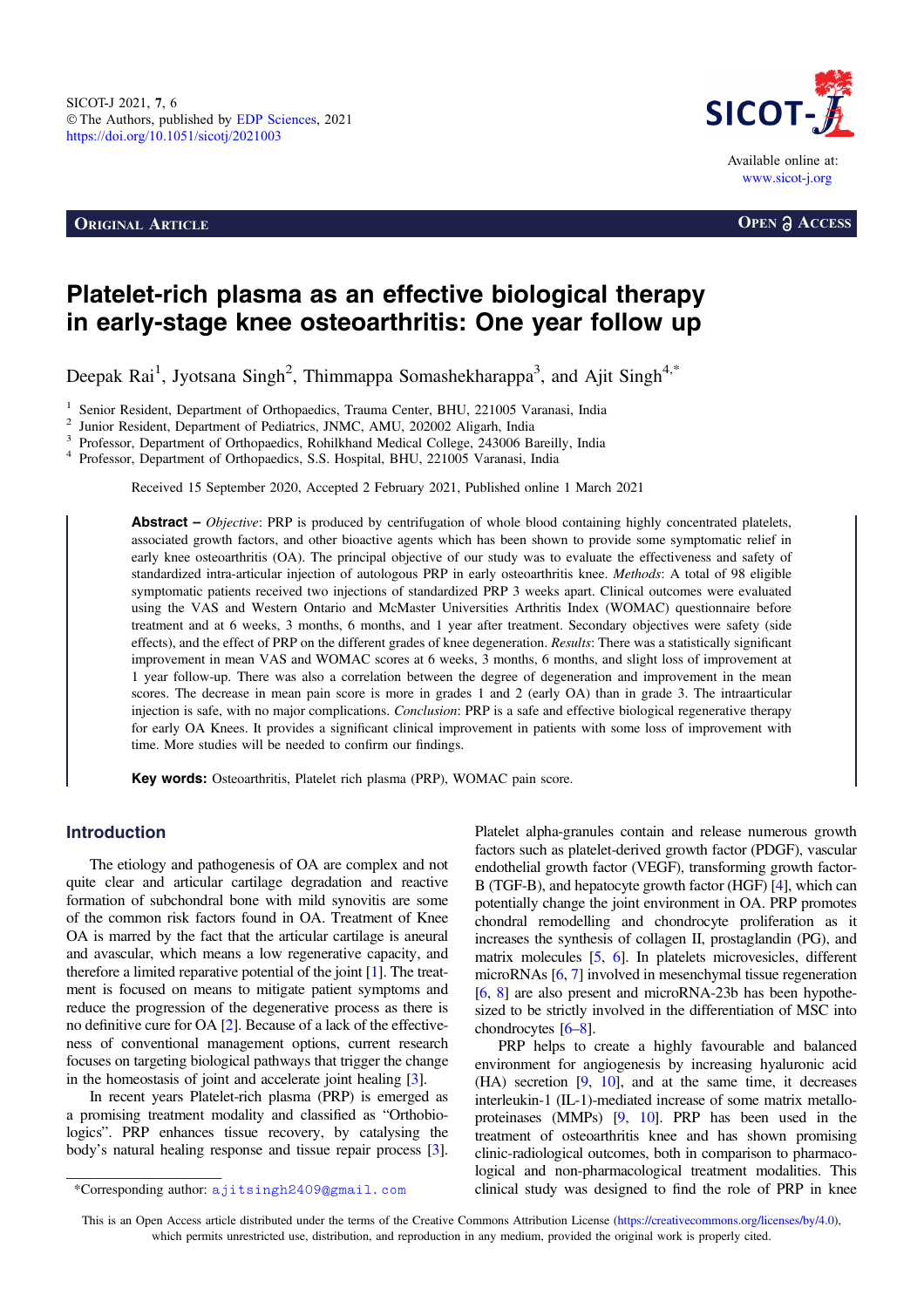OA. The primary objective was a percentage reduction in mean pain scores at one year. Secondary objectives were Safety (side effects), and the effect of PRP on the different grades of knee degeneration.

#### Materials and methods

This was a prospective, longitudinal, non-randomized study done at a tertiary care university teaching hospital. It evaluated the effectiveness of a cycle of two intra-articular injections of autologous PRP in knee OA patients. Patients who were diagnosed as having OA Knee as per American College of Rheumatology criteria [\[7\]](#page-4-0) and staged as per Ahlbäck radiological grading [\[11\]](#page-4-0) were included in this study, based on inclusion criteria:

- 1. Patient having OA knee with a history of chronic pain.
- 2. Radiological findings of degenerative changes.
- 3. Ahlbäck grade 1, 2, and 3 knees without significant deformity.

Exclusion criteria were

- 1. OA secondary to inflammatory joint disease, metabolic diseases of the bone, haematological disease, severe cardiovascular condition, infections, or traumatic osteoarthritis or tense joint effusion.
- 2. Patient receiving immunosuppressants or anticoagulants.
- 3. Patients with platelet count less than 1,50,000/cu mm and Hb of less than 9 gm%.
- 4. Patients who had taken any intra-articular injections in preceding 3 months or an arthroscopic lavage in the last year.

After institutional ethics board clearance, patients giving their consent for the study were received injections as per standardized protocol. After enrolment out of 138 subjects, 36 had to be removed from the study because they met one or the other exclusion criteria.

#### PRP preparation

We used a 20 cc syringe with 2 cc of anticoagulant and 18 cc venous blood was drawn and mixed well. Blood was injected into the "REMI" PRP centrifuge vial through the upper port. After 1st centrifugation in "REMI" PRP centrifuge, the height was adjusted to separate the boundary by pulling the knob up and down. Plasma and the RBC layer were blocked completely. After the 2nd centrifugation in "REMI" PRP centrifuge, the upper silicone lid was opened and the PRP was then extracted done by a pipette. A leucocyte filter was then used to filter off the leucocytes, PRP activation was done immediately before injection by adding 10% calcium chloride. PRP was injected out with the help of a 10 mL syringe. Finally, the platelet concentrate was mixed and drawn. The Platelet-rich plasma was divided into 2 units in disposable syringes. One unit was sent for analysis of platelet concentration and quality test and the second part was used for the first dose of intra-articular infiltration in patients within two hours of preparation.

The first injection was given on the same day, under aseptic conditions. 10 mL of PRP was injected into the knee joint through the anterolateral approach with a 22-gauge needle. After the injection, the patient was encouraged to move the knee a few times to allow the Platelet-rich plasma to spread in the knee joint after that knee was kept in extension for 20 min. After injection, some patients developed complications like sweating, dizziness, and nausea, were observed and discharged when fully recovered. All patients were followed up at 6 weeks, 3 months 6 months, and at 1 year. The quality of life was assessed using Western Ontario and McMaster Universities Arthritis Index (WOMAC) scoring and Visual Analog Scale (VAS) for pain, before starting the treatment and then at 6 weeks, 3 months, 6 months, and 1 year of treatment.

Data analysis was done with the SPSS 26. The descriptive analysis (e.g., mean and standard deviation) was done for normally distributed parameters and their means were compared using the analysis of variance (ANOVA) tests. Within the groups, the data on pre and post levels were compared using the Student t-test. Data of subsequent follow-ups were analysed using repeated-measures ANOVA which was followed by post hoc tests. P-value of less than 0.05 was taken as significant in all the tests.

## **Results**

In the present study, 102 patients with knee OA received PRP injections. Out of these 102 patients, 4 patients were lost to follow up. Out of 98 patients who were finally analysed, 62 were female and 36 were male, with a mean age of 60.33  $\pm$  4.21 (range 52–70 years). The majority of patients were Ahlbäck grade 2 (44.8%), followed by grade 3 (28.5%) and the rest were grade 1 (26.5%). Only 9 patients developed complications like syncope, dizziness, headache, and sweating, which were of short duration, lasting for 20–30 min. No serious complications related to the injections were observed during the follow-up period.

- 1. WOMAC pain score: Pre-treatment WOMAC pain score was  $15.51 \pm 1.459$  and there was a significant decrease in mean pain score at each subsequent follow-up. There was a slight increase in mean pain score at 6 months and 1 year of follow-up, however, the mean pain was still significantly lower than that of baseline [\(Table 1](#page-2-0)). Followup comparisons by repeated measure ANOVA indicated a significant decrease in WOMAC pain score, Wilks' lambda =  $0.016$   $F(4, 45) = 678.908$ ,  $P < 0.01$ . Followup comparison indicates there was a correlation between Ahlbäck grade and decrease mean pain score, with grade 1 knee having lower mean pain than grade 2 knee and grade 2 having lower mean pain score than grade 3 [\(Figure 1](#page-2-0)).
- 2. VAS Pain Scores: Pre-treatment VAS pain score was  $6.06 \pm 1.36$  and there was a significant decrease in mean pain score at subsequent follow-up. There was a slight rise in mean pain score at 6 months and 1 year of follow-up, however, the mean VAS pain was still lesser than that of baseline [\(Table 1\)](#page-2-0). Follow-up comparisons by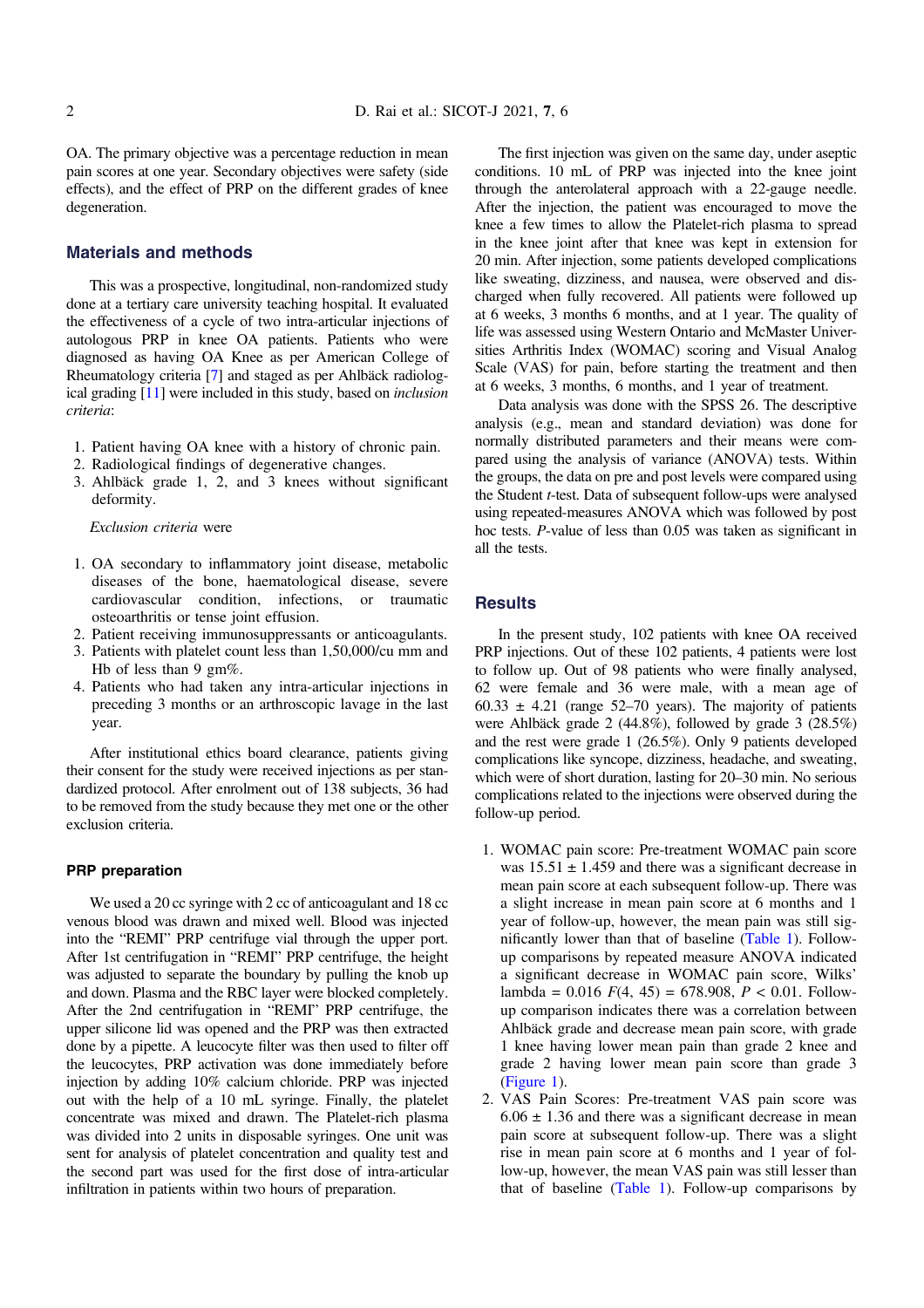<span id="page-2-0"></span>Table 1. Percentage change in WOMAC and VAS scores at 6 weeks, 3 months, 6 months, and at one year after PRP injection compared to pre-injection levels. On applying paired t-test, P-value <.001, so there is a significant change in mean VAS and WOMAC function score postinjection.

| Clinical<br>parameter  | Time                                                                                                                                   |         |          |          |           |
|------------------------|----------------------------------------------------------------------------------------------------------------------------------------|---------|----------|----------|-----------|
|                        | <b>PREINJ</b>                                                                                                                          | 6 weeks | 3 months | 6 months | $1 \, yr$ |
| WOMAC pain             |                                                                                                                                        |         |          |          |           |
| (A) Mean pain          | 15.51                                                                                                                                  | 4.57    | 5.49     | 9.31     | 13.14     |
| $(B)$ % change         |                                                                                                                                        | 70.6%   | 64.7%    | 40%      | 15.3%     |
| $(C)$ <i>P</i> -value  | On applying paired <i>t</i> -test $P$ -value < .001, so there is a significant change in mean pain score post-PRP.                     |         |          |          |           |
| <b>WOMAC</b> stiffness |                                                                                                                                        |         |          |          |           |
| (A) Mean pain          | 5.51                                                                                                                                   | 2.57    | 3.12     | 3.80     | 4.96      |
| $(B)$ % change         |                                                                                                                                        | 63.4%   | 53.4%    | 31.15%   | $10\%$    |
| $(C)$ <i>P</i> -value  | On applying paired <i>t</i> -test $P$ -value < .001, so there is a significant change in mean WOMAC stiffness score.                   |         |          |          |           |
| <b>WOMAC</b> function  |                                                                                                                                        |         |          |          |           |
| (A) Mean pain          | 57.96                                                                                                                                  | 16.63   | 17.84    | 37.43    | 54.27     |
| $(B)$ % change         |                                                                                                                                        | 71%     | 69.3%    | 35.4%    | 6.4%      |
| $(C)$ <i>P</i> -value  | On applying paired <i>t</i> -test, $P$ -value < .001, so there is a significant change in mean WOMAC function score<br>post-injection. |         |          |          |           |
| VAS score              |                                                                                                                                        |         |          |          |           |
| (A) Mean pain          | 6.06                                                                                                                                   | 2.24    | 2.49     | 3.14     | 4.80      |
| $(B)$ % change         |                                                                                                                                        | 64%     | 59%      | 48.2%    | 20.8%     |
| $(C)$ <i>P</i> -value  | On applying paired <i>t</i> -test $P$ -value < .001, so there is a significant change in mean VAS score.                               |         |          |          |           |



Figure 1. Influence of knee degeneration on WOMAC scores. The overall best improvement after six months and 1 year was observed in Ahlbäck I sub-group and the overall least improvement in Ahlbäck III sub-group. This shows a statistically significant improvement ( $p < 0.05$ ) in all sub-groups after PRP injection.

repeated measure ANOVA indicated a significant decrease in VAS pain score, Wilks' lambda =  $0.046$  F  $(4, 43) = 223.265, P < 0.01$ . A descriptive analysis of the means on applying repeated measured ANOVA, showed an overall significant decrease in VAS pain score in all Ahlbäck grades as compared to the pre-treatment scores. Best results after 6 weeks, 3 months, and 6 months in Ahlbäck I subgroup, and the overall least improvement in Ahlbäck III subgroup [\(Figure 2\)](#page-3-0).

- 3. The pattern of other secondary WOMAC parameters like stiffness and physical function was similar to pain pattern (Table 1).
- 4. There was no correlation of WOMAC parameters with age, sex, weight, or height.

#### **Discussion**

Several pharmacological and non-pharmacological treatment options have been suggested for the management of OA Knees. PRP has shown a very good promise as an agent of tissue repair and regeneration. Most of the studies involving the use of PRP point towards some improvement in pain and function but lack proper documentation and analysis [[12](#page-4-0)–[15\]](#page-4-0).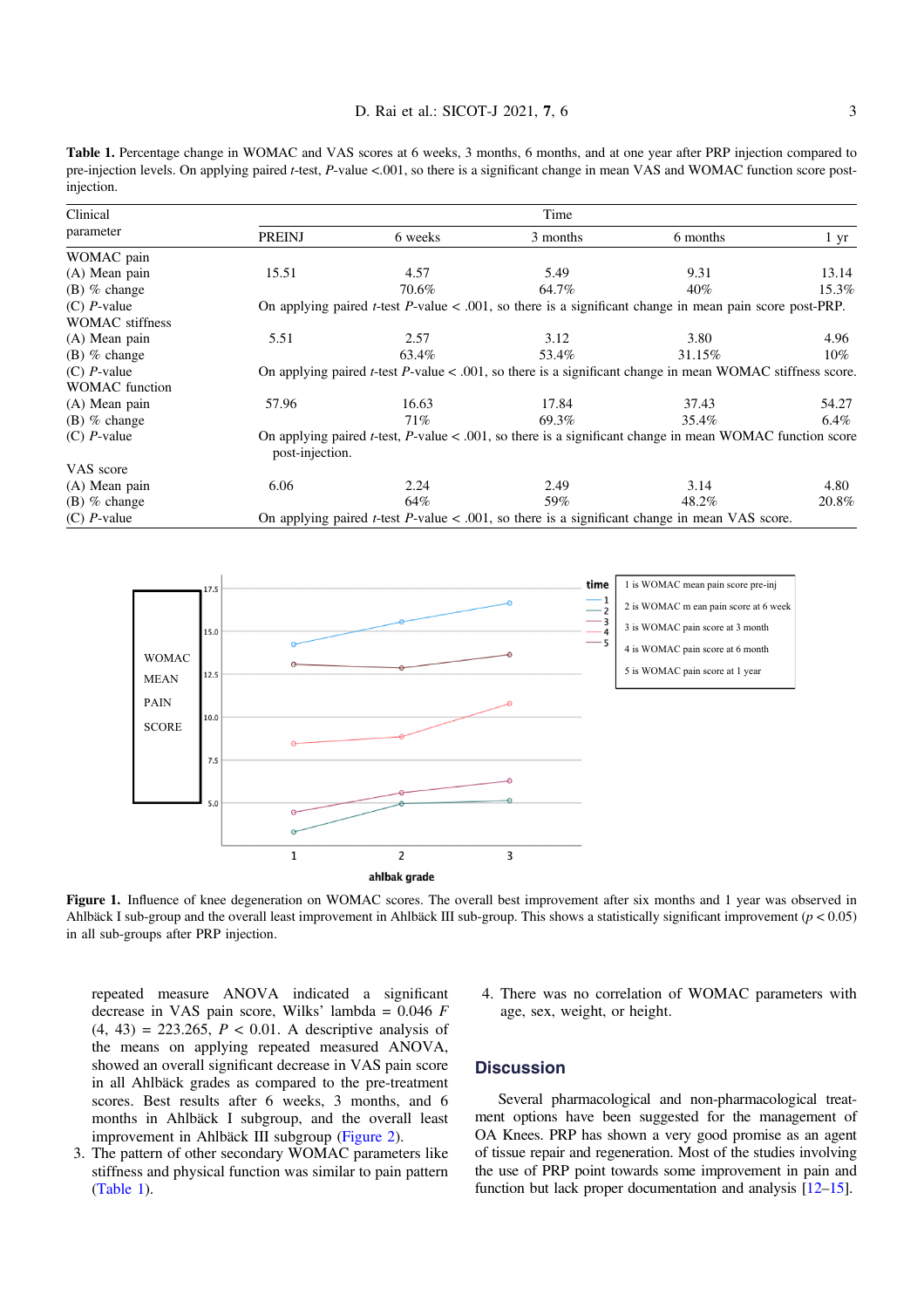<span id="page-3-0"></span>

Figure 2. Effect of knee degeneration grade on VAS. The overall best improvement after 6 months and 1 year was observed in Ahlbäck I subgroup and the overall least improvement in Ahlbäck III sub-group. This shows a statistically significant improvement  $(p < 0.05)$  in all subgroups after PRP injection.

Looking at the primary outcome measure i.e., pain, we observed that there was a significant reduction in mean pain score. Although there was albeit a small rise in mean pain scores at the final 1-year follow-up even then, the final pain scores were still significantly lower than the baseline pain scores. Kon et al. [[16](#page-4-0)] in their study also showed similar results, and they found a slight decrease of knee score (IKDC) from 2 months to 6 months, but that was not significant. Patel et al. [\[17](#page-4-0)] also noted significant improvement in all WOMAC scores within 2 to 3 weeks which lasted up to 6 months (the final follow-up), with some worsening at 6 months. Bottegoni et al. [\[18\]](#page-4-0) in their study observed, a statistically significant improvement of IKDC, KOOS, and VAS at a follow-up of two months, but there was a statistically significant worsening between two months to the six-month follow-up period.

In our study improvement was shown to continue till 1 year follow-up and this may be attributed to the technique used by us. Despite showing promising results in OA, PRP has not gained acceptance and confidence as a valid treatment option. This is also because of the lack of our knowledge regarding plasma rich platelet segregation techniques and current literature lacks standardization of study protocol and outcome analysis. PRP concentrate, in terms of platelet count and leucocyte concentration, is affected by the number of spins (double vs. single), centrifugal forces, and time. We have used double spin and type 4B leucocytes depleted and activated PRP containing about  $4 \times$  platelet concentration above baseline (Sports Medicine Platelet-Rich Plasma classification system by Mishra et al. [[19](#page-4-0)]). Leucocytes can be proinflammatory within the joint and be harmful  $[17, 19]$  $[17, 19]$  $[17, 19]$  $[17, 19]$  $[17, 19]$ . We used fresh PRP preactivated by CaCl<sub>2</sub> before injection which has been found to be better than thawed PRP [\[17,](#page-4-0) [19](#page-4-0)]. We believe that our slightly better results are due to standardized technique which has gradually evolved and should be the preferred standard technique for further clinical use.

In this study, we found a definite correlation between Ahlbäck grading and a decrease in mean pain and other WOMAC scores and VAS score. The decrease in mean pain

score is more in grades 1 and 2 than grade 3 and on subsequent follow up slight worsening occurs, which is more in grade 3. Such findings were also reported in a study by Bottegoni et al. [\[18\]](#page-4-0) in which statistically significant improvement in terms of mean and at 2- and 6-month evaluations was observed in Ahlbäck I–II knee OA and overall poor results in terms of means were found in Ahlbäck III sub-group and patients aged 80 years or more. The above improvement in symptoms can be explained by modulating the joint environment and affecting the concentration of cytokinin and inflammatory cascades. PRP does not cause structural changes in the joint as the effect is for a short to medium duration only. But in this duration patients can be put on active physical therapy to sustain the improvement to avoid replacement surgery.

Intra-articular infiltration of autologous PRP was well tolerated by all patients included in the study. These findings are also consistent with the results of Patel et al. [[17](#page-4-0)] who treated degenerative cartilage lesions of the knee with intra-articular PRP in 78 patients. They postulated that adverse effects are mainly due to more quantity of platelet in PRP or because of the use of CaCl<sub>2</sub>. Glynn et al.  $[20]$  $[20]$  in their study observed that PRP has minimal associated adverse events and may have beneficial effects in terms of pain, health utility, patient satisfaction, and goal-orientated outcomes.

#### Limitations

There are few limitations in our study including lack of randomization and placebo control groups and a relatively short follow-up. An investigation like histological, biochemical analysis, and radiographic investigation like MRI can be used for evaluating cartilage regeneration in future studies that have not been used in the current study.

## **Conclusion**

This study shows that intraarticular infiltration of PRP in the OA knee is tolerable, very safe while being effective. Future